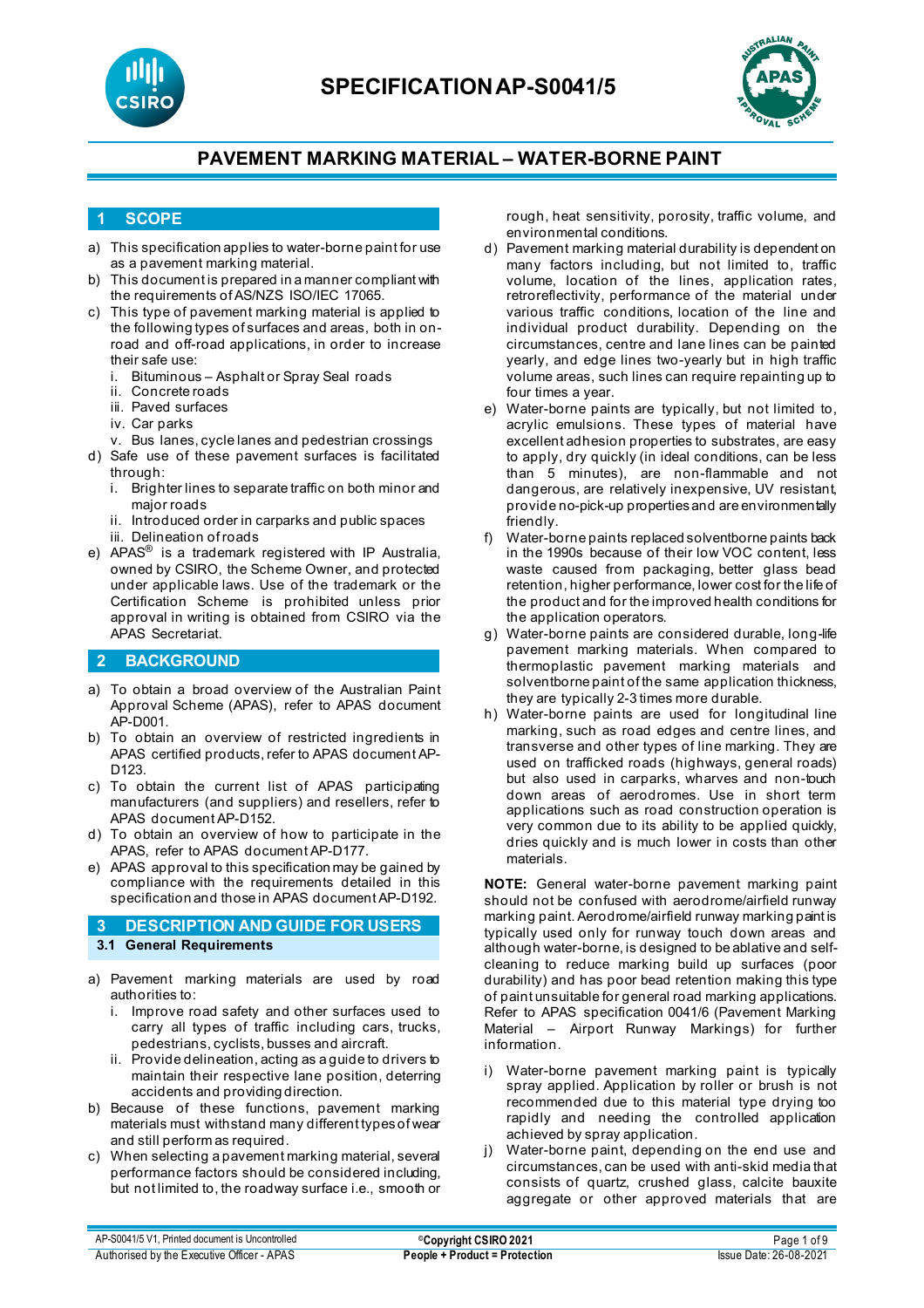



angular, polishing-resistant and coloured to match the markings. Anti-skid media are used to improve skid resistance.

k) Surface applied glass beads, such as B, B-HR, C, C-HR, D and D-HR, are also used in conjunction with water-borne paints to provide retroreflectivity under all conditions. Water-borne paint has excellent adhesion to glass beads. The HR glass bead types have been adopted by the majority of road authorities for use in main road production and maintenance due to their superior retroreflectivity for only a small cost increase. Standard glass beads are generally used in car parking applications.

**NOTE:** Glass beads are certified by APAS under specification AP-S0042.

- l) Water-borne pavement marking paint can be applied to most road surfaces and generally adhere well. Some substrates use with water-borne paint is better than others:<br>i. **Asphalt:** 
	- Asphalt: Can be marked straight away after it is dry with water-borne paint.
	- ii. **Concrete:** Must be allowed to cure for 30 days prior to application of water-borne paint. The concrete surface must be adequately prepared prior to paint application (water or shot blasting) and the application of a suitable primer may also be recommended (refer to the manufacturers recommendations).
	- iii. **Pavers:** The paved surface must be adequately prepared prior to paint application (water or shot blasting) and the application of a suitable primer may also be recommended (refer to the manufacturers recommendations).
	- iv. **Spray Seal:** Water-borne paint adheres well to spray sealed surfaces.
- m) Application surfaces must be clean and dry prior to application. If there is any moisture present, this may lead to the resin being washed out (material bleeding) which affects the adhesion, dry time, durability and sharpness of the pavement marking. Any loose materials on the substrate surface prior to application could interfere with the bonding of the paint to the surface.
- n) Although white and yellow are the most commonly used colours, other colours such as red and green are seen for use in conjunction with bus and cycle lanes.

#### **3.2 Sub-Classes**

a) This specification does not incorporate any subclasses.

**3.3 Basis of this Specification**

a) This specification is based on AS 4049.3, industry standards and specifications, and road authority standards and specifications.

### **4 DEFINITIONS AND ACRONYMS 4.1 Definitions**

The definition of terms used in this document and in the Certification Scheme can be found in APAS document AP-D001. In addition, the following definitions within this document shall apply:

- a) **Agency for Conformity Assessment:** organisation or testing authority, recognised by APAS, that is either part of the Clients Recognised Manufacturing Unit (RMU) and perform all of the required tests, or a specialist laboratory contracted either by the APAS Secretariat or by the Client, to carry out specific tests that are beyond the capability of the Client RMU.
- b) **Certification Scheme:** The Certification system related to specified products (Paint, Surface Coating Materials and Non-Paint Products) to which the same specified requirements, specific rules and procedures apply. APAS is the applicable Certification Scheme.
- **Longitudinal Line Markings:** All lines that are generally parallel to the traffic flow, such as dividing, barrier, lane, edge, turn, continuity and transition lines and outline markings.
- d) **Pavement Markings:** All longitudinal line markings, transverse line markings and pavement messages for the purpose of guiding traffic.
- e) **Retroreflectivity:** The value of reflected light measured in millicandela / square metre / incident lux  $(mod/m<sup>2</sup>/lx)$  using a retroreflectometer.
- f) **Scheme Owner:** The organisation responsible for developing and maintaining the certification scheme. CSIRO is the APAS Scheme Owner.
- g) **Secretariat:** The organisation that provides administrative support and other resources necessary to keep the Certification Scheme functioning. The Secretariat is vested in CSIRO.
- h) **Transverse Line Markings:** All lines and markings that are marked at right angles to the traffic flow such as stop and give way lines, turn lines, markings at stop and give way signs, pedestrian crossway lines, diagonal and chevron markings, arrows, shapes, symbols, numerals, parking areas and kerb markings.

#### **4.2 Acronyms**

| ACE<br><b>APAS</b><br>CRCL<br><b>CSIRO</b> | Agency for Conformity Assessment<br>Australian Paint Approval Scheme<br><b>CSIRO Recognised Competent Laboratory</b><br>Commonwealth Scientific and Industrial |  |  |
|--------------------------------------------|----------------------------------------------------------------------------------------------------------------------------------------------------------------|--|--|
|                                            | Research Organisation                                                                                                                                          |  |  |
| EΟ                                         | Executive Officer, APAS                                                                                                                                        |  |  |
| <b>PDS</b>                                 | Product Data Sheet                                                                                                                                             |  |  |
| <b>RMU</b>                                 | Recognised Manufacturing Unit                                                                                                                                  |  |  |
| <b>SDS</b>                                 | Safety Data Sheet                                                                                                                                              |  |  |
| <b>SUSMP</b>                               | Standard for the Uniform Scheduling of                                                                                                                         |  |  |
| TDS<br>VOC                                 | Medicines and Poisons<br>Technical Data Sheet<br>Volatile organic compounds                                                                                    |  |  |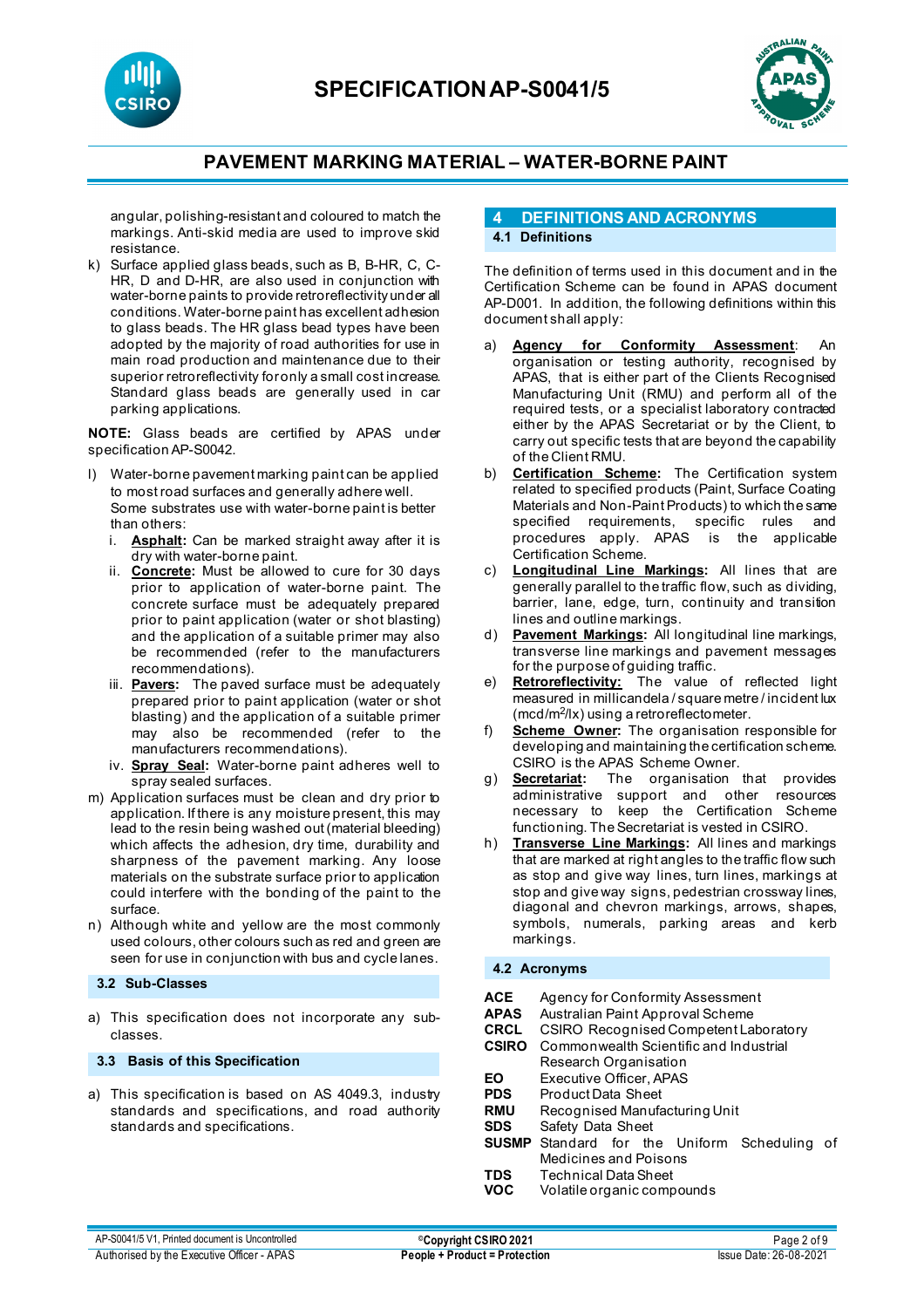



#### **WHS** Workplace Health and Safety

#### **5 REFERENCED DOCUMENTS**

- a) The following standards are referenced in this document:
	- i. **AS 1152** Specification for test sieves (withdrawn)
	- ii. **AS/NZS 1580** Paints and related materials: Methods of test.
	- iii. **AS/NZS 2009**  Glass beads for pavement-marking materials
	- iv. **AS 2700**  Colour standards for general purpose
	- v. **AS 4049.3** [Paints and related materials -](https://www.saiglobal.com/online/Script/Details.asp?DocN=AS0733764320AT) [Pavement marking materials –](https://www.saiglobal.com/online/Script/Details.asp?DocN=AS0733764320AT) Part 3: Waterborne paint - [For use with surface applied glass beads](https://www.saiglobal.com/online/Script/Details.asp?DocN=AS0733764320AT)
	- vi. **AS 4049.4** Paints and related materials Pavement marking materials – Part 4: High performance pavement marking systems
	- vii. **AS 4049.5** Paints and related materials Pavement marking materials – Part 5: Performance assessment of pavement markings
	- viii.**AS 4663**  Slip resistance measurement of existing pedestrian surfaces
	- ix. **AS ISO/IEC 17025** General requirements for the competence of testing and calibration laboratories
	- x. **AS/NZS ISO/IEC 17065**  Conformity assessment: Requirements for bodies certifying products, processes and services

These documents may be purchased through the Reference Standards Australia website: <https://www.standards.org.au/>

xi. **The Poisons Standard June 2021**: Standard for the Uniform Scheduling of Medicines and Poisons (SUSMP) No. 33, Part 2: Control on Medicines and Poisons, Section Seven / Appendix I Paint or **Tinters** 

This document is available from the Australian Government Federal Register of Legislation web site at: <https://www.legislation.gov.au/Details/F2021L00650>

xii. **Test Method TP343 – Determination of Skid Resistance with the Micro Griptester** DPTI (Department of Planning, Transport & Infrastructure), Technical Services Group **Procedures** 

This document is available from the DPTI website: [https://www.dpti.sa.gov.au/materials\\_technology\\_docume](https://www.dpti.sa.gov.au/materials_technology_documents/test_procedures2) [nts/test\\_procedures2](https://www.dpti.sa.gov.au/materials_technology_documents/test_procedures2)

- b) The following documents were utilised in the creation of this document:
	- i. Austroads Technical Specification ATS 4110: Longitudinal Pavement Marking
	- ii. NZTA P30: Specification for High Performance Roadmarking
	- iii. QA Specification R145 Pavement Marking (Performance Based), Transport for NSW (TfNSW)
	- iv. QA Specification 3351 Road Marking Paint, Transport for NSW (TfNSW)
- v. QA Specification 3356 Waterborne Road Marking Paint, Transport for NSW (TfNSW)
- vi. RIAA Industry Guide: Series 1 Facilities Pavement Marking, 1.1 Off Street Parking Facilities Marking Guide
- vii. RIAA Industry Guide: Series 2 Materials; 2.3 Waterborne Paints
- viii.Section 721 Pavement Markings, VicRoads
- ix. Section 971 Traffic Marking Materials, Florida Department of Transport
- x. Specification 604: Pavement Marking, Main Roads QA
- xi. SWA-0-QA-SPE-0610 Pavement Marking (All Lane Running Section), SmartWays Alliance
- xii. Transport and Main Roads Specifications MRTS45 Road Surface Delineation
- c) The following APAS documents are referenced in this document:
	- i. AP-D001 Rules Governing How APAS® Operates
	- ii. AP-D114 Rules Governing APAS® Recognition as a Testing Authority
	- iii. AP-D123 Restrictions on Ingredients in Product Formulations
	- iv. AP-D152 APAS® Participating Manufacturers and Resellers
	- v. AP-D177 Rules Governing How Product Manufacturers participate in APAS®
	- vi. AP-D181 Volatile Organic Compounds (VOC) Limits
	- vii. AP-D192 Rules Governing APAS® Product Certification Scheme
	- viii.AP-S0041/6 Pavement Marking Material Airport Runway Markings
	- ix. AP-S0042 Glass beads for use in Pavement Marking Paints

All APAS documents and specifications are available for download from the APAS website: <https://vs.csiro.au/apas/documents/>

<https://vs.csiro.au/apas/specifications/>

**6 COMPOSITIONAL AND GENERAL REQUIREMENTS**

## **6.1 Binder**

- a) There are no restrictions placed on the type of binder used in water-borne pavement marking paints.
- b) Primary importance is placed on the ability of the binder to be compliant with the technical requirements clause 8, Table 1 below.

**6.2 Volatiles**

- a) The volatile portion shall principally be comprised of non-volatile aqueous solvents, such as water.
- b) For VOC content restrictions, refer to APAS document AP-D181.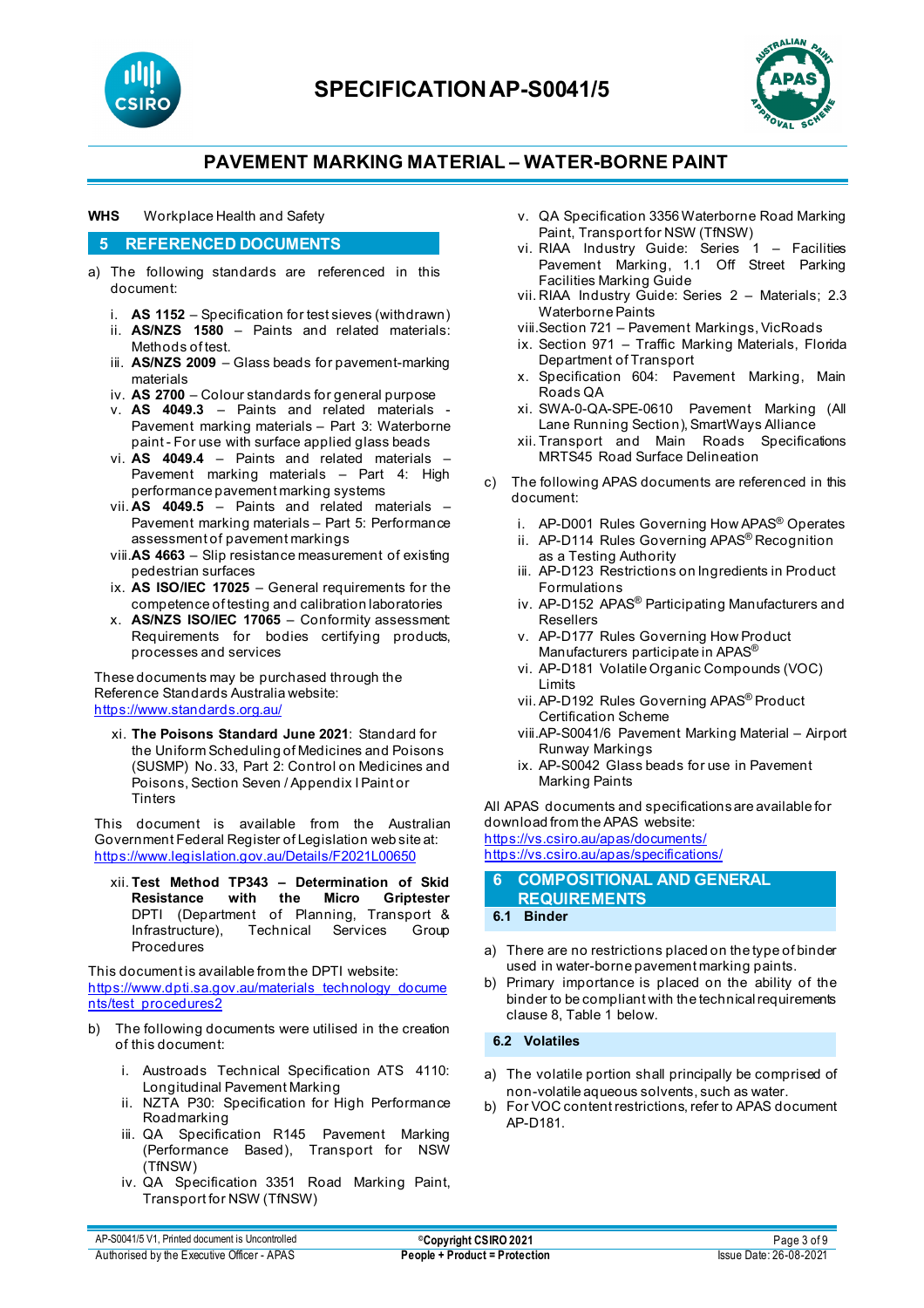



#### **6.3 Pigmentation**

- a) Pigments used shall be non-toxic, non-corrosive, lead-free and either organic or inorganic in nature (for coloured products), complying with the requirements of the SUSMP.
- b) Primary importance is placed on the ability of the pigmentation to be compliant with the technical requirements clause 8, Table 1 below.

#### **6.4 Colour**

- a) Longitudinal and transverse pavement markings are typically white and yellow.
- b) Transverse (and other pavement markings) can also be a variety of colours, typically but not limited to white, yellow, red (bus lanes), green (cycle lanes), blue, grey and black. Refer to the manufacturer's Technical Data Sheet (TDS) or Product Data Sheet (PDS) for further information.

## **7 PRODUCT APPROVAL REQUIREMENTS 7.1 General Requirements**

- a) The product and its application for approval shall comply with the relevant requirements of this specification and of APAS document AP-D192 during the life of the approval.
- b) Upon successful assessment of the laboratory component of this specification, CLASS II (interim) certification may be awarded in order to undertake the field testing component. Three (3) years from date of certificate issue is the timeframe given in order to undertake this work.
- c) After successful assessment of the field testing component of this specification, CLASS I (full) certification may be awarded for the balance of the standard seven (7) year certification period i.e., 4 years.

#### **7.2 Technical Requirements**

- a) **Current Requirements**: All laboratory testing must be completed as per the requirements of clause 8, Table 1 by an ACE. All performance based field testing must be carried out by a CRCL (refer to Note B) within the CLASS II certification period.
- b) **Future Requirements:** All laboratory testing and field testing requirements stated in clause 8, Table 1 must be undertaken by an AS ISO/IEC 17025 accredited laboratory with all applicable test methods included in their Scope of Accreditation. A grace period will exist in order for all testing facilities to achieve AS ISO/IEC 17025 accreditation. This Grace period will end on **31st July 2023**.
- c) AS ISO/IEC 17025 accreditation shall be provided by an organisation accredited by an ILAC Mutual Recognition Arrangement signatory and having a Scope of Accreditation covering AS ISO/IEC 17025 requirements. In Australia, NATA provides AS ISO/IEC 17025 accreditation. A list of international

ILAC accreditation bodies can be found on the ISO website.

- d) Performance based testing is typically to be undertaken on the **white** product only due to coloured materials representing lower market volumes, making them exempt from field testing. This exemption only exists **provided that** coloured materials are based on the same formulation (specifically the binder system) as the white product. Yellow products of the same formulation can be substituted in the absence of white.
- e) If a coloured material is the only product seeking certification, then it must also undertake the performance-based testing requirements of clause 8, Table 1.

#### **7.3 Health and Safety Requirements**

- a) The product shall comply with all requirements of clause 6.3 and 6.4 of APAS document AP-D192.
- b) The manufacturer's Safety Data Sheet (SDS) must be studied closely prior to using the product and complied with during use of the product.
- c) Products intended for sale in Australia shall comply with all the requirements of the SUSMP. Products intended for sale in other countries shall comply with all local WHS and environmental requirements.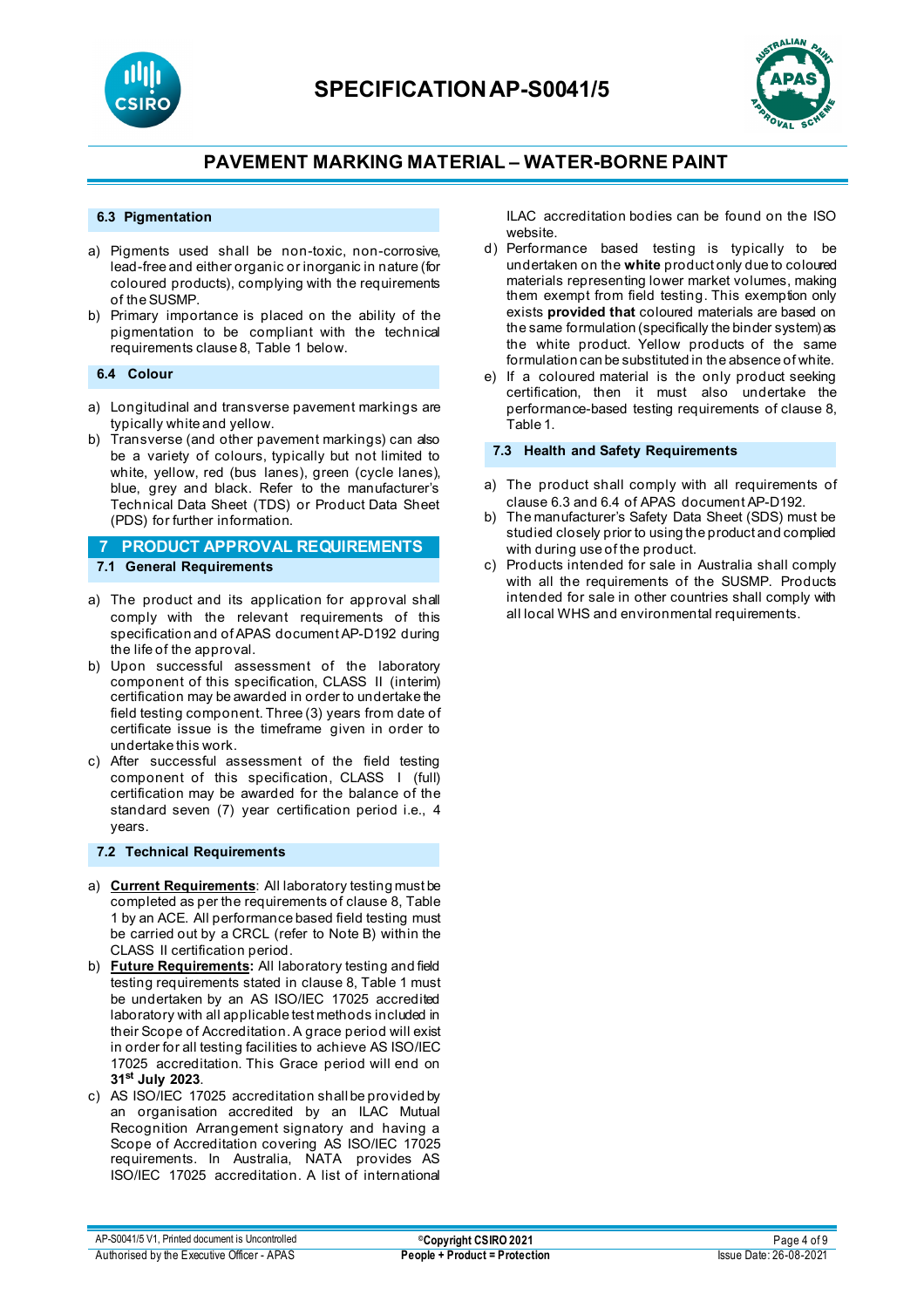



# **8 TABLE 1: PERFORMANCE PROPERTIES**

| <b>TEST:</b>                                                | <b>APPLICABLE</b><br><b>STANDARD / TEST</b><br><b>REFERENCE:</b>           | <b>REQUIREMENTS:</b>                                                                                                                                                                                                                                                                                                             |  |  |
|-------------------------------------------------------------|----------------------------------------------------------------------------|----------------------------------------------------------------------------------------------------------------------------------------------------------------------------------------------------------------------------------------------------------------------------------------------------------------------------------|--|--|
| Laboratory Testing Requirements A                           |                                                                            |                                                                                                                                                                                                                                                                                                                                  |  |  |
| <b>Condition in the</b><br>Container                        | AS 4049.3 (clause 6.1.1)<br>AS/NZS 1580.103.1<br>AS/NZS 1580.211.1         | Tested at 4 weeks from the date of product manufacture, the<br>Settling Rate is to be not less than 8 and material to be free<br>from skin, lumps, gel and coarse particles - report results.                                                                                                                                    |  |  |
| <b>Fineness of Paint</b>                                    | AS 4049.3 (clause 6.1.2)<br>and Appendix E)<br>AS 1152                     | Not more than 0.1% paint remaining - report results.                                                                                                                                                                                                                                                                             |  |  |
| <b>Consistency</b>                                          | AS 4049.3 (clause 6.1.3)<br>AS/NZS 1580.214.1                              | Within ±5% of manufacturers specification - report results.                                                                                                                                                                                                                                                                      |  |  |
| <b>Application Properties -</b><br><b>Spray Application</b> | AS 4049.3 (clause 6.1.4)<br>AS/NZS 1580.205.2<br>AS/NZS 1580.205.4         | Smooth and uniform film, with even edges. When spray<br>applied, there should be no objectionable splatter and the gun<br>does not clog under normal requirements - report results.                                                                                                                                              |  |  |
| No-Pick-Up Time                                             | AS 4049.3 (clause 6.1.5)<br>AS/NZS 1580.401.8                              | $\leq$ 20 minutes - report results.                                                                                                                                                                                                                                                                                              |  |  |
| <b>Early Washout</b><br><b>Resistance</b>                   | AS 4049.3 (clause 6.1.6<br>and Appendix F)                                 | $\leq$ 120 minutes - report results.                                                                                                                                                                                                                                                                                             |  |  |
| Colour                                                      | AS 4049.3 (clause 6.1.7<br>and Appendix G)<br>AS/NZS 1580.601.1<br>AS 2700 | White: Approximate match to N14 White. Alternative colour is<br>whiter than Y35 Off white.                                                                                                                                                                                                                                       |  |  |
|                                                             |                                                                            | Yellow: Approximate match to Y14 Golden Yellow. Alternative<br>colours are Y12 Wattle, Y13 Vivid Yellow or Y15 Sunflower.                                                                                                                                                                                                        |  |  |
|                                                             |                                                                            | Red: Approximate match to R13 Signal Red. Alternative<br>colours are R53 Redgum, R54 Raspberry or R62 Venetian<br>Red.                                                                                                                                                                                                           |  |  |
|                                                             |                                                                            | Blue: Approximate match to B21 Ultramarine. Alternative<br>colours are B12 Royal Blue, B23 Bright Blue, B24 Harbour<br>Blue or B41 Bluebell.                                                                                                                                                                                     |  |  |
|                                                             |                                                                            | Green: Approximate match to G13 Emerald Green.<br>Alternative colours are G16 Traffic Green, G23 Shamrock or<br>G35 Lime Green.                                                                                                                                                                                                  |  |  |
|                                                             |                                                                            | Black: Approximate match to B64 Charcoal. Alternative colour<br>is N61 Black.                                                                                                                                                                                                                                                    |  |  |
|                                                             |                                                                            | <b>NOTE:</b>                                                                                                                                                                                                                                                                                                                     |  |  |
|                                                             |                                                                            | Alternative colours (i.e., grey) may also be tested as per<br>requirements of road authorities.<br>Colours must be compared to and equivalent to a known<br>$\bullet$<br>AS 2700 colour. State colour designation and results.<br>No glass beads (surface applied) are to be included with<br>grey and black coloured materials. |  |  |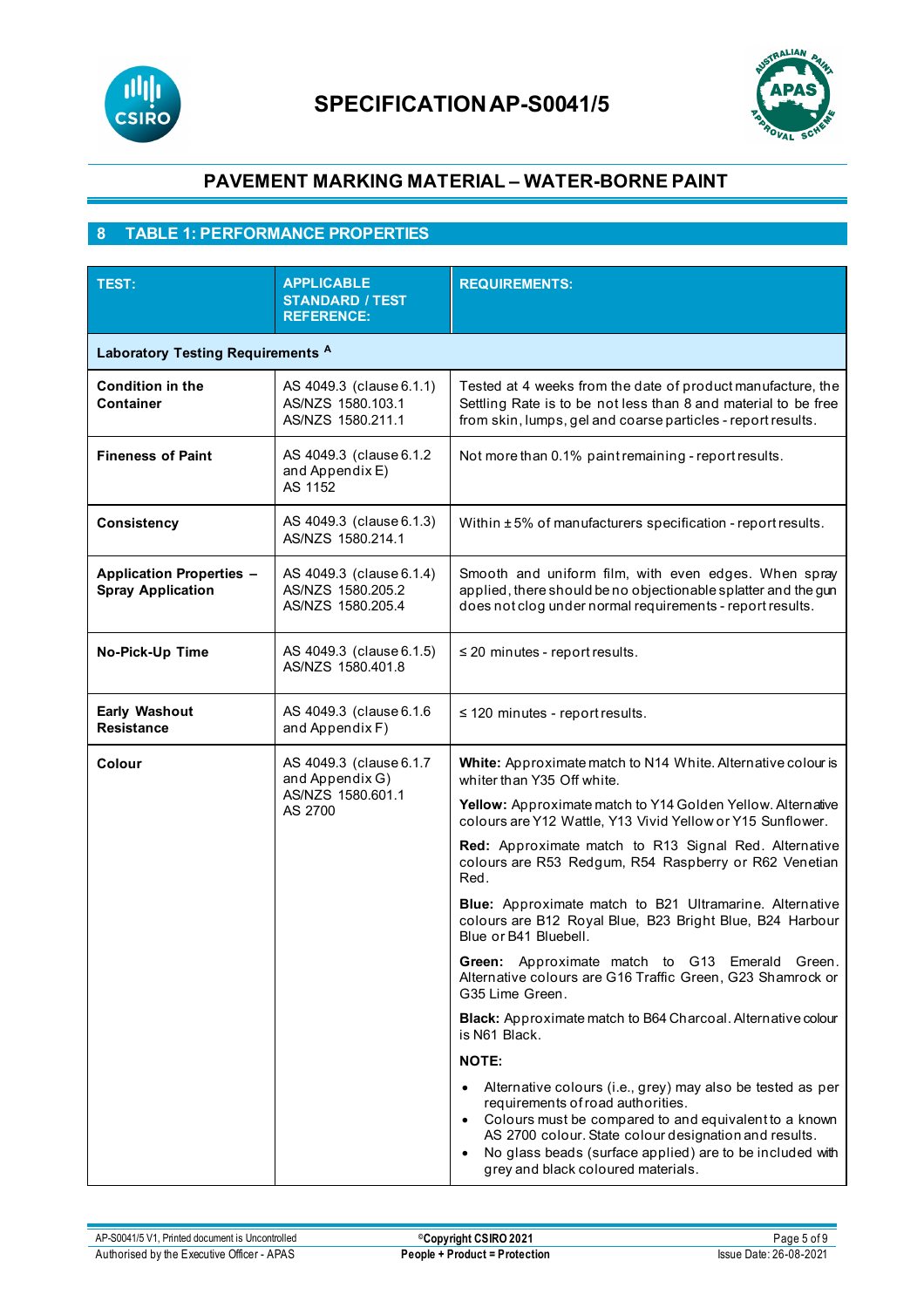



| Laboratory Testing Requirements <sup>A</sup> (Cont.,)<br>AS 4049.3 (clause 6.1.8<br>$\leq$ 20 gloss units (using a 60 degree head) - report results.<br><b>Specular Gloss</b><br>and Appendix G)<br>NOTE: Alternative gloss levels will be considered on a case<br>AS/NZS 1580.602.2<br>by case basis by the APAS EO as any new product<br>innovations develop.<br>AS 4049.3 (clause 6.1.9,<br>White: $\geq 80$ % - report results.<br><b>Luminance Factor</b><br><b>Yellow:</b> $\geq 50$ % - report results.<br>Appendix H, Method 1)<br><b>Black:</b> $\leq$ 5 % - report results.<br>Grey: $> 5 \% - 15 \%$ - report results.<br>Other Colours: $\geq 15$ % - report results.<br>Change does not exceed ± 5 Krebs Units from initial<br>AS 4049.3 (clauses 6.1.10,<br><b>Storage Properties</b><br>6.1.4 and Appendix C and<br>value. Report Initial and storage values.                                                                                                                                        |  | <b>STANDARD / TEST</b><br><b>REFERENCE:</b> |  |                           |  |
|---------------------------------------------------------------------------------------------------------------------------------------------------------------------------------------------------------------------------------------------------------------------------------------------------------------------------------------------------------------------------------------------------------------------------------------------------------------------------------------------------------------------------------------------------------------------------------------------------------------------------------------------------------------------------------------------------------------------------------------------------------------------------------------------------------------------------------------------------------------------------------------------------------------------------------------------------------------------------------------------------------------------|--|---------------------------------------------|--|---------------------------|--|
|                                                                                                                                                                                                                                                                                                                                                                                                                                                                                                                                                                                                                                                                                                                                                                                                                                                                                                                                                                                                                     |  |                                             |  |                           |  |
|                                                                                                                                                                                                                                                                                                                                                                                                                                                                                                                                                                                                                                                                                                                                                                                                                                                                                                                                                                                                                     |  |                                             |  |                           |  |
|                                                                                                                                                                                                                                                                                                                                                                                                                                                                                                                                                                                                                                                                                                                                                                                                                                                                                                                                                                                                                     |  |                                             |  |                           |  |
| D)<br>No skinning.<br>$\bullet$<br>AS/NZS 1580.214.1<br>Settling rate $> 4$ .<br>$\bullet$<br>AS/NZS 1580.103.1<br>Readily reincorporated.<br>AS/NZS 1580.211.1<br>AS/NZS 1580.211.2<br>Report all results.                                                                                                                                                                                                                                                                                                                                                                                                                                                                                                                                                                                                                                                                                                                                                                                                         |  |                                             |  |                           |  |
| <b>Volatile Organic Content</b><br>$\leq 60$ g/L<br>APAS AP-D181<br>(VOC)<br>Report results.                                                                                                                                                                                                                                                                                                                                                                                                                                                                                                                                                                                                                                                                                                                                                                                                                                                                                                                        |  |                                             |  |                           |  |
| Performance Based Testing Requirements (Field Testing) A, B                                                                                                                                                                                                                                                                                                                                                                                                                                                                                                                                                                                                                                                                                                                                                                                                                                                                                                                                                         |  |                                             |  |                           |  |
| Setting up Performance Based Testing: Applicable Standard / Test Reference and Requirements<br>Refer to AS 4049.3 (clause 6.2 and Appendix I)<br>Products applied with the following parameters*:<br>375 $\mu$ m $\pm$ 25 $\mu$ m WFT (or manufacturer's specified wet/dry film thickness) using B-HR beads at 300 g/m <sup>2</sup> $\pm$<br>1.<br>25 g/m <sup>2</sup> bead rate, or<br>> 500 um but < 600 um WFT (or manufacturer's specified wet/dry film thickness) using Type D-HR beads at<br>2.<br>450 g/m <sup>2</sup> ± 25 g/m <sup>2</sup> bead rate.<br>NOTE: * It is up to the manufacturer which of the above applications they choose to so as to achieve the required<br>results. Product application chose needs to be specified in the field testing submission.<br>Measurements are to be taken at three intervals as specified below and all values reported:<br><b>Substrate Type:</b><br><b>Initial Measurement Point</b><br><b>Interim Measurement Point</b><br><b>Final Measurement Point</b> |  |                                             |  |                           |  |
| $(FMP)$ :<br>(IMP):<br>(INMP):<br>Asphalt (or other<br>After application / cure<br>2,000,000 vehicle passes<br>substrate types)                                                                                                                                                                                                                                                                                                                                                                                                                                                                                                                                                                                                                                                                                                                                                                                                                                                                                     |  |                                             |  | 4,000,000 vehicle passes^ |  |
| Spray Seal<br>After application / cure<br>500,000 vehicle passes                                                                                                                                                                                                                                                                                                                                                                                                                                                                                                                                                                                                                                                                                                                                                                                                                                                                                                                                                    |  |                                             |  | 1,000,000 vehicle passes^ |  |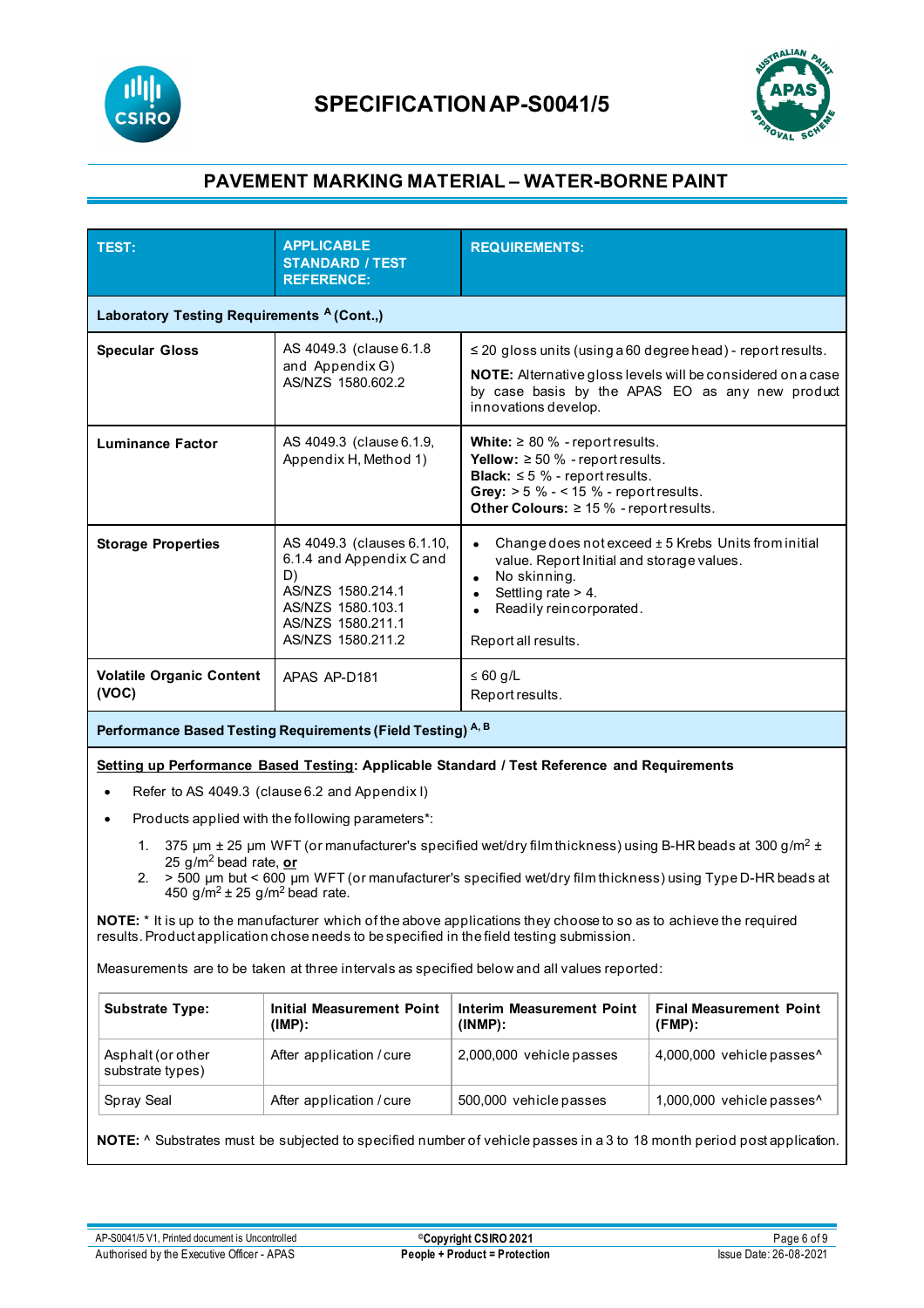



| <b>TEST:</b>                                                         | <b>APPLICABLE STANDARD /</b><br><b>TEST REFERENCE:</b>         | <b>REQUIREMENTS:</b>                                                                                                                                                                                                                              |  |  |  |
|----------------------------------------------------------------------|----------------------------------------------------------------|---------------------------------------------------------------------------------------------------------------------------------------------------------------------------------------------------------------------------------------------------|--|--|--|
| Performance Based Testing Requirements (Field Testing) A, B (Cont.,) |                                                                |                                                                                                                                                                                                                                                   |  |  |  |
| Degree of Wear                                                       | AS 4049.3 (clause 6.2.2 and<br>Appendix K)                     | Asphalt: $\geq$ 85% paint remaining intact at FMP<br>Spray Seal: $\geq 80\%$ paint remaining intact at FMP<br>Report all results.                                                                                                                 |  |  |  |
| Luminance                                                            | AS 4049.3 (clause 6.2.4,<br>Appendix H Method 2)               | White: Lighter than Natural Colour System (NCS) swatch<br>S 2500-N - report results.                                                                                                                                                              |  |  |  |
|                                                                      |                                                                | Yellow: Approximate match to Natural Colour System<br>(NCS) swatch S 1070-Y20R - report results.                                                                                                                                                  |  |  |  |
|                                                                      |                                                                | NOTE: This is applicable to white and yellow materials only,<br>refer to Colour Change for all other colours.                                                                                                                                     |  |  |  |
| <b>Colour Change</b>                                                 | AS 4049.4 (clause 6.3.8 and<br>Appendix G)                     | All colours assessed at IMP, INMP, FMP testing points must<br>have results ≥ 3 on grey scale - report results.                                                                                                                                    |  |  |  |
|                                                                      |                                                                | NOTE: Only colours are assessed in this method, refer to<br>Luminance for white and yellow material testing.                                                                                                                                      |  |  |  |
| <b>Dry Retroreflectivity</b>                                         | AS 4049.3 (clause 6.2.3 and<br>Appendix J)                     | Longitudinal and Transverse (and other markings)                                                                                                                                                                                                  |  |  |  |
|                                                                      |                                                                | <b>Substrate</b><br>FMP,<br>IMP.<br>INMP,<br>$mcd/m^2$ /lx<br>$mcd/m^2/lx$<br>$\text{mcd/m}^2/\text{lx}$<br>Type:                                                                                                                                 |  |  |  |
|                                                                      |                                                                | White $\geq 350$<br>White $\geq 300$<br>White $\geq 150$<br>All<br>Yellow $\geq 300$<br>Yellow $\geq 250$<br>Yellow $\geq 150$<br>substrate<br>types                                                                                              |  |  |  |
|                                                                      |                                                                | Report all results.                                                                                                                                                                                                                               |  |  |  |
| Wet Retroreflectivity                                                | AS 4049.4 (clause 6.3.3,<br>Table 4, Appendix K Method<br>2)   | Applicable to all substrate types and all colours<br>(except grey and black):                                                                                                                                                                     |  |  |  |
|                                                                      |                                                                | ≥ 80 mcd/m <sup>2</sup> /lx at all times; measurements to be taken at<br>IMP, INMP, FMP and results reported.                                                                                                                                     |  |  |  |
| <b>Skid Resistance</b>                                               | AS 4049.4 (clause 6.3.5 and                                    | ≥ 45 BPN or ≥ 0.55 Grip Number - report results.                                                                                                                                                                                                  |  |  |  |
|                                                                      | Appendix J) and/or TP343                                       | NOTE: Must be tested at two pre-determined locations<br>within the field testing area and locations reported.                                                                                                                                     |  |  |  |
| <b>Slip Resistance</b>                                               | AS 4049.4 (clause 6.3.6)<br>AS 4663 Appendix A and<br>Table A1 | $\geq$ 35 BPN - report results.                                                                                                                                                                                                                   |  |  |  |
| <b>Visibility</b>                                                    | AS 4049.5 (clause 8.3.1 and<br>Appendix C)                     | Markings must be easily recognisable and clearly visible and<br>must meet the minimum visual performance levels for<br>Transverse (and other) markings (Table C1) or Longitudinal<br>whichever is<br>markings<br>(Table<br>$C2$ ),<br>applicable. |  |  |  |
|                                                                      |                                                                | A minimum of 5 testing locations over the length of a road<br>must be assessed; record and report all measurements, the<br>weather, on-road and lighting conditions. Report all results.                                                          |  |  |  |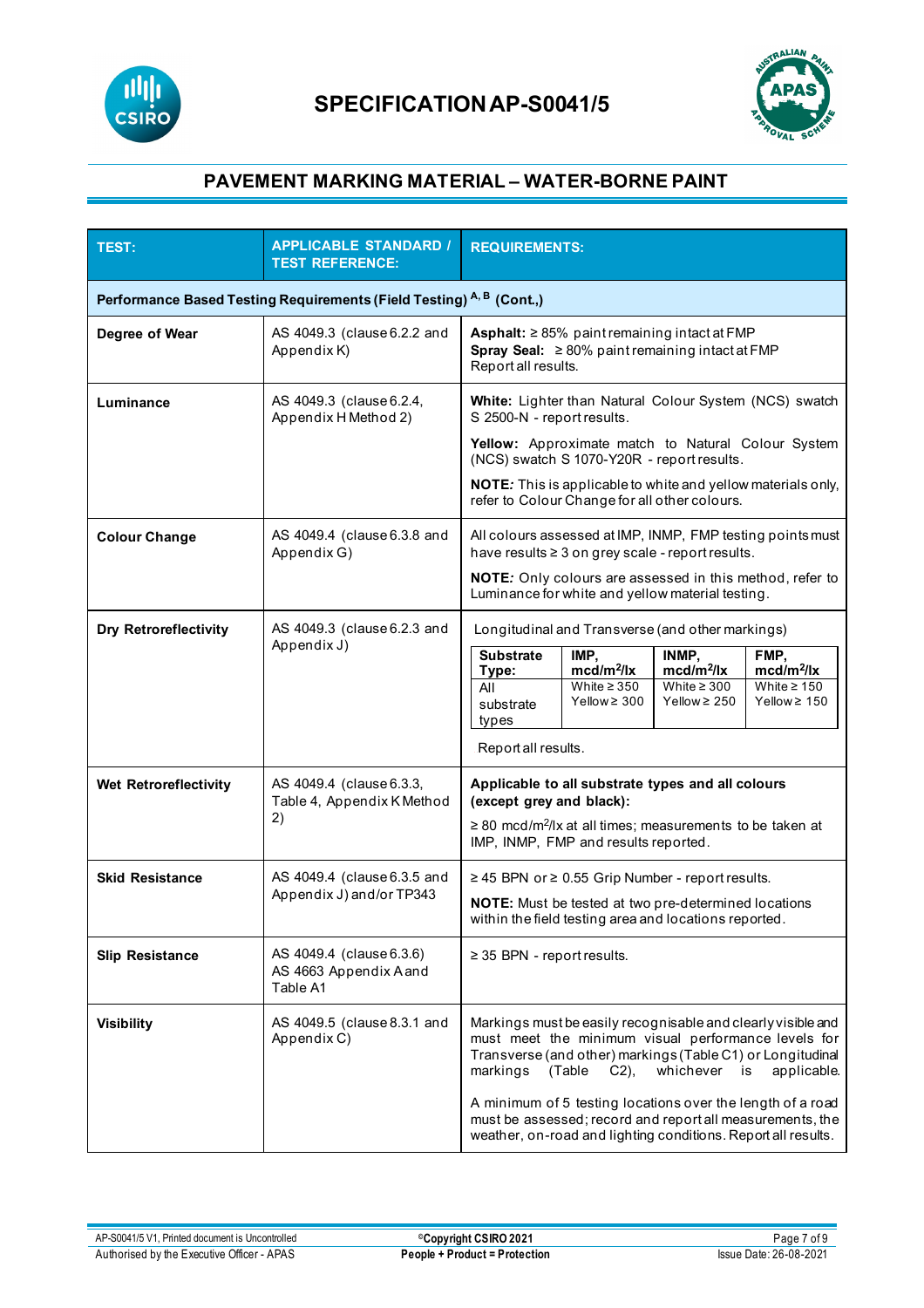



#### **NOTE:**

- **A:** Laboratory Testing must be conducted by an ACE and field testing by a CRCL. From **31st July 2023**, all laboratory and field testing must be carried out by an AS ISO/IEC 17025 accredited facility with all applicable testing under its Scope of Accreditation. The NATA website can assist in identifying an appropriate testing facilit<mark>y <u>https://www.nata.com.au/</u></mark>
- **B**: Performance Based Testing (Field Testing) can be conducted by the following CRCLs:

Australian Road Research Board (ARRB) David Milling Team Leader, Transport Safety 21 McLachlan Street, Fortitude Valley, QLD, 4006 Phone: +61 438 859 779 Email[: david.milling@arrb.com.au](mailto:david.milling@arrb.com.au)

Department for Infrastructure & Transport – South Australia George Spartalis Technical Officer Photometrics Laboratory, Road Asset Management Services Phone: +61 8 8260 0578 Email[: george.spartalis@sa.gov.au](mailto:george.spartalis@sa.gov.au)